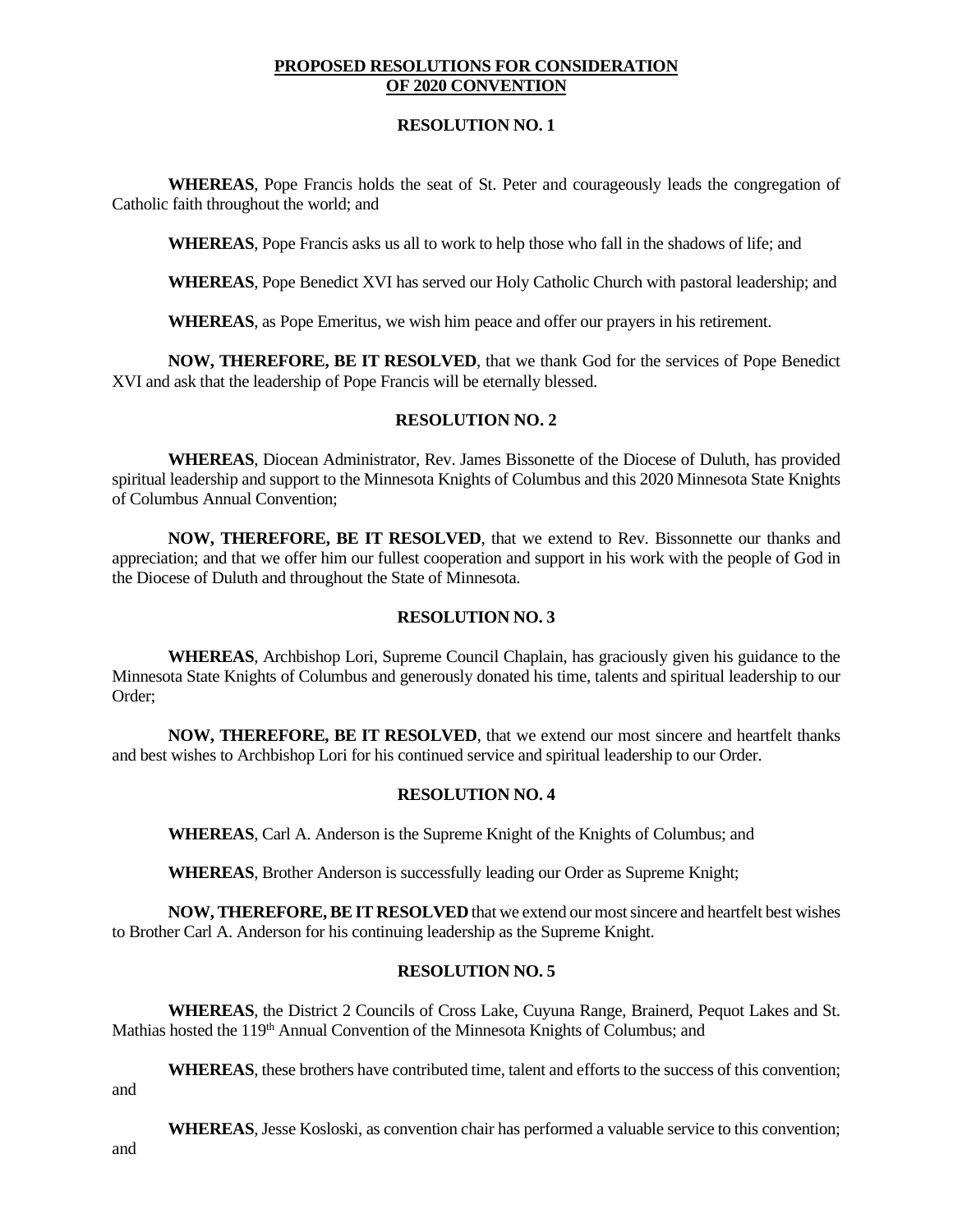**WHEREAS**, the District 2 Councils are indebted to all those persons, who through their time, energy, efforts and talent made this convention possible;

**NOW, THEREFORE, BE IT RESOLVED**, that we in the assembled convention do hereby extend our most sincere thanks to the District 2 Councils and to every member of their convention committee who served so effectively.

## **RESOLUTION NO. 6**

**WHEREAS**, with the permission of Bishop Kettler of the Diocese of St. Cloud, the Minnesota State Council of the Knights of Columbus has been most fortunate to have had as our State Chaplain, Fr. Gabriel Walz, and

**WHEREAS**, Fr. Walz has contributed to Minnesota Knights of Columbus in so many ways too numerous to list;

NOW, THEREFORE, BE IT RESOLVED, that we assembled for the 119<sup>th</sup> Annual Convention of the Knights of Columbus do hereby express our deepest gratitude and sincere thanks to Fr. Walz for the many services he has provided as State Chaplain. We wish him well in his efforts of service to Holy Mother Church and people of God.

#### **RESOLUTION NO. 7**

**WHEREAS**, with the permission of Bishop Quinn of the Diocese of Winona - Rochester, the Minnesota State Council of the Knights of Columbus has been most fortunate to have had as our Associate State Chaplain Fr. Martin Schaefer; and

**WHEREAS,** Father Schaefer has contributed to Minnesota Knights of Columbus in so many ways;

NOW, THEREFORE, BE IT RESOLVED that we assembled for the 119<sup>th</sup> Annual Convention of the Knights of Columbus do hereby express our deepest gratitude and sincere thanks to Father Schaefer for the many services he has provided as the Associate State Chaplain. We wish him well in his efforts of service to Holy Mother Church and people of God.

#### **RESOLUTION NO. 8**

**WHEREAS**, Brad Jacobs has served as the District Master of the Fourth Degree in the District of Minnesota; and

**WHEREAS**, the District Master needs the cooperation of all the councils in Minnesota to enlarge their membership and carry out their many projects and activities of the Fourth-Degree Assemblies;

**NOW, THEREFORE, BE IT RESOLVED**, that this assembly express its sincere thanks and appreciation to the District Master of the Fourth Degree and his fellow Officers; and that we pledge our continued cooperation so that his term of office is most productive and beneficial to the Knights of Columbus.

### **RESOLUTION NO. 9**

**WHEREAS**, the Fourth Degree of the Minnesota District has always had Masters serving with distinction; and

**WHEREAS**, Masters with superior leadership have been chosen to serve on a Supreme level; and

**WHEREAS**, Craig Larson is a former Master of the Minnesota Fourth Degree and has been chosen and is serving as a Vice - Supreme Master of the Marquette Province.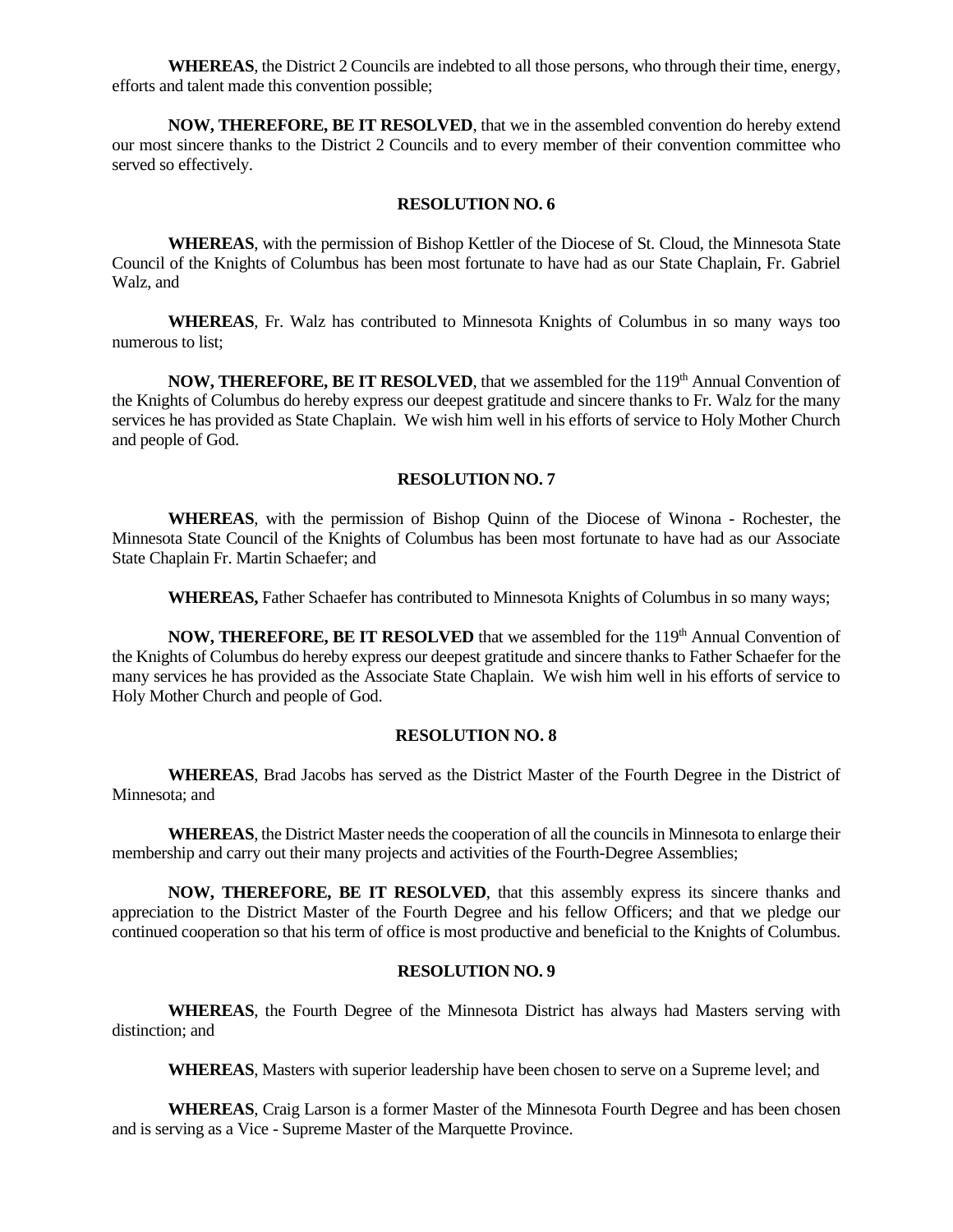**NOW, THEREFORE, BE IT RESOLVED** that the assembly expresses its sincere thanks and appreciation to Craig Larson for his continued efforts and service in his official capacity.

### **RESOLUTION NO. 10**

**WHEREAS**, the St. Michael's Medal for Service Men & Women has been an ongoing program wherein the members of the Minnesota Knights of Columbus request them for their sons, daughters and members; and

**WHEREAS**, the program under the guidance of the State Chaplain Fr. Gabriel Walz has shown increased interest;

**NOW, THEREFORE, BE IT RESOLVED** that the councils continue to emphasize this program most effectively to the membership so that all Catholic Men and Women in the Armed Services are benefiting from this program.

**BE IT FURTHER RESOLVED**, that greater emphasis be placed on this program to inform the council by description in the state publications.

### **RESOLUTION NO. 11**

**WHEREAS**, the present State Officers: State Deputy Marc Peters, State Chaplain Father Gabriel Walz, State Secretary David Whatmuff, State Treasurer Dan DeCrans, State Advocate James Terwedo, State Warden Bou Gazley and Immediate Past State Deputy Bob Penas, have expended time and energy in carrying out their duties, attending many council functions, participating in meetings and other activities; and

**WHEREAS**, the District Deputies, have devoted much time and energy to represent the Order and the State Deputy in their respective areas and to provide guidance and assistance to their councils; and

**WHEREAS**, under the leadership of Don Trudeau the New Exemplification Degree Staffs have continued to improve their presentations of the Ceremonials; and

**WHEREAS**, the members of the old Knighthood Degree Staffs have been most efficient in their presentations and have traveled many miles and given much time to this service; and

**WHEREAS**, we wish to thank these knights for their faithful service to the Former Degree procedure:

North Central Region Staff, Conferring Officer Jim Mikelson South East Region Staff, Conferring Officer Ricardo Acevedo West Metro Staff, Conferring Officer Marc Peters North East Metro Staff, Conferring Officer Phil Harter South Metro Staff, Conferring Officer Joe Hajduk North West Region Staff, Conferring Officer Craig Larson South West Region Staff, Conferring Officer Rick Morgan

**WHEREAS**, Jesse Kosloski, State Membership Director and Joe George, State Program Director and along with their respective staffs have devoted much time and energy to provide guidance and assistance to our councils and members regarding membership recruitment and the many programs of the State Council; and

**WHEREAS**, the Minnesota Squires program provides a healthy and spiritual organization for our Catholic youth; and

**WHEREAS**, the Minnesota Ladies Auxiliary continues to support not only the many programs of the Catholic faith but are the greatest supporters of the work of the Minnesota Knights of Columbus; and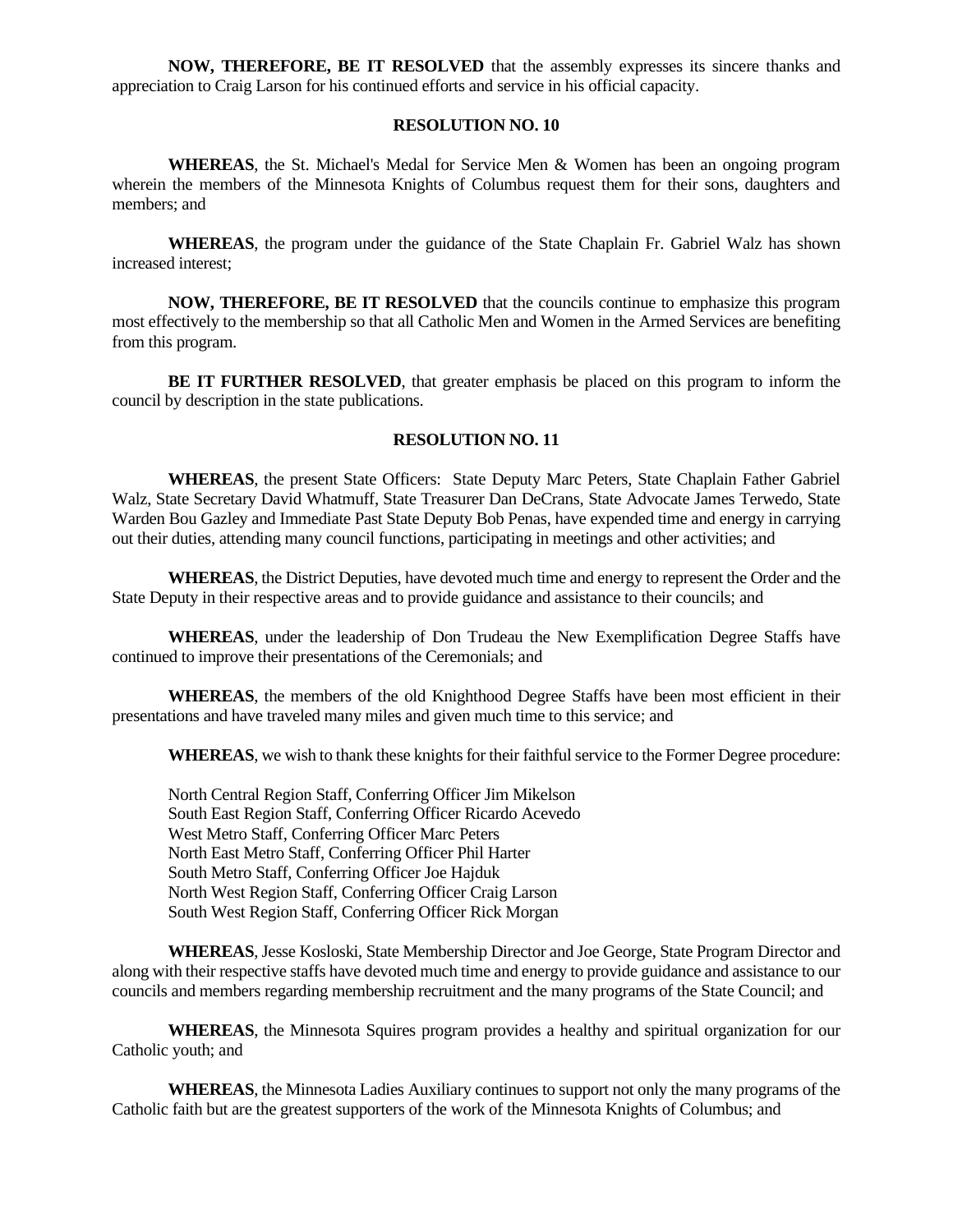**WHEREAS**, the General Insurance Agents and their respective Agents continue to support our fraternal activities while providing timely and important information and benefits to aide our members in time of need and for their financial security; and

**WHEREAS**, the Student Loan Board continues to work hard to provide our members and their children with financial assistance for their post High School Education; and

**WHEREAS**, the Minnesota Knights Foundation continues to work for the future financial security of the Knights of Columbus efforts in Minnesota; and

**WHEREAS**, the Marathon for Non-Public Education continues to create financial enthusiasm and longevity in the Catholic schools of Minnesota; and

**WHEREAS**, many of our Brothers have agreed to serve and many have served on various special committees and convention committees, giving of their time and talents for the benefit of the Minnesota Knights of Columbus; and

**NOW, THEREFORE, BE IT RESOLVED** that this 119th Annual Convention does hereby extend to all the above mentioned, its wholehearted appreciation and thanks for the services and dedication they have provided the membership during the past year.

### **RESOLUTION NO. 12**

**WHEREAS**, the United States Supreme Court in Webster v. Reproductive Health Services recognized states' legitimate interest in protecting prenatal life and their authority to adopt laws favoring childbirth over abortions, and

**WHEREAS**, abortion on demand yet remains our nation's legal policy because of the 1973 Supreme Court decision that legalized abortion throughout the pregnancy have not been overturned, and

**WHEREAS**, this had led to erosion of respect for the right to life, which is bestowed by the Creator and cannot legitimately be denied by any nation or court allowing more than one and a half million unborn children in the United States to continue to die each year by abortion, and increasing numbers of women suffering abortion's physical, emotional and spiritual pain, and

**WHEREAS**, most Americans believe that abortion should be illegal except in certain limited circumstances; and an overwhelming majority agrees that unmarried minors should not obtain abortions without parental knowledge or consent, and

**WHEREAS**, because of the critical importance of this issue and the need for a timely response, we wish to reaffirm our convention that all human life is sacred whether born or unborn and along with the Second Vatican Council we declare that "from the moment of conception life must be guarded with the greatest care, while abortion and infanticide are unspeakable crimes", and

**WHEREAS**, we as leaders of the Catholic community in the United States acknowledge our right and responsibility to help establish laws and social policies protecting the right to life of unborn children, providing care and services for women and children, and safeguarding human life at every stage and in every circumstance, and

**WHEREAS**, we as members of the Minnesota Knights of Columbus find that abortion is of an overriding concern because it negates two of our most fundamental moral imperatives: respect for innocent life, and preferential concern for the weak and defenseless, and

**WHEREAS**, at the same time we recognize, that as we rightfully engage in this debate, that we must hear the issues, the struggles, and thus the anguish of women who face issues in a way that we never will; and thus, we must continue to teach clearly and forcefully the moral evil of abortion, along with speaking to them a word of understanding, encouragement, solidarity and support, and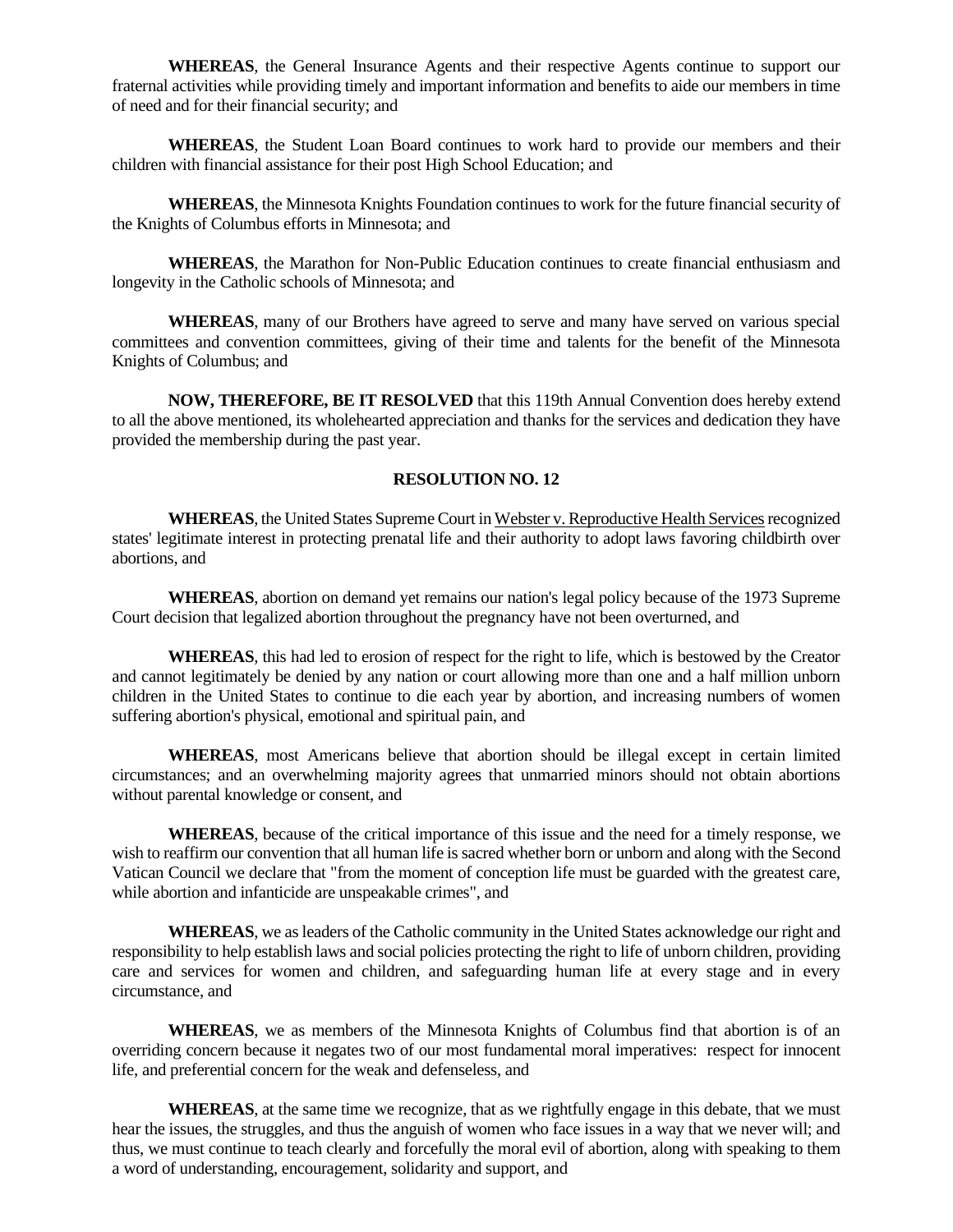**WHEREAS**, we call upon Catholics and all members of the Knights of Columbus to commit themselves vigorously to the implementation of all three elements of the Pastoral Plan which include education and public information, pastoral care of pregnant women and their children, and a public policy program in defense of human life in all its stages, especially the unborn.

**WHEREAS**, we affirm that life begins at conception, we must also believe that the end of life must be natural thus affirming that any form of assisted suicide by medical or legislative means is also an affront to the Catholic religion and to God; and

**THEREFORE, BE IT RESOLVED**, that the Minnesota Knights of Columbus support long and short range public policy goals which include (1) constitutional protection for the right to life of unborn children to the maximum degree possible; (2) federal and state laws and administrative policies that restrict support for the practice of abortion; (3) the continual refinement and ultimate reversal of Supreme Court and other court decisions that deny the inalienable right to life; (4) initiate supportive legislation to provide morally acceptable alternatives to abortion, and social policy initiatives which provide support to pregnant women and prenatal care and extended support for low-income women and their children.

**BE IT FURTHER RESOLVED**, that the Minnesota State Knights of Columbus ask people to commit themselves to daily prayer and sacrifice so that our nation might soon witness the end of the scourge of abortion and ask the patroness of our nation, Mary, the Mother of God, who herself said "yes" to life, intercede before her son for the restoration of respect for all human life in our day.

**BE IT FURTHER RESOLVED**, that the Supreme Knights of Columbus office prepares an annual list of companies and organizations that donate funds to Planned Parenthood and make this list available to each State Council for state distribution.

 **BE IT FURTHER RESOLVED**, that all members of the Knights of Columbus and their families commit to life from conception to natural death, that through their faith and voices demand that no medical or legislative means be legitimatized in practice or law to allow for any form of assisted suicide.

## **RESOLUTION NO. 13**

**WHEREAS**, the State Council of the Minnesota Knights of Columbus depends on the financial support of the individual councils through a per capita assessment; and

**WHEREAS**, the State Officers have shown financial responsibility and stability in the fiscal management of the State Council; and

**WHEREAS**, the State Officers continue to commit themselves to prudent financial decisions as they relate to the good of the Order.

**THEREFORE, BE IT RESOLVED** that the per capita assessment of \$8.00 per member of every council, except for "honorary life" members and those members with a disability waiver from the Supreme Council, remain the same for the 2020-2021 year.

This Resolution is hereby adopted by the Officers of the Minnesota Knights of Columbus State Council, and thus forwarded to the 2020 State Convention Delegates for consideration by said Delegates.

#### **RESOLUTION NO. 14**

**WHEREAS,** the Supreme Council supports vocations at the Council level to the priesthood through the RSVP program, and

**WHEREAS**, the Minnesota State Council supports vocations to the priesthood and religious life with Pennies for Seminarians and the Jim Campbell Funds, and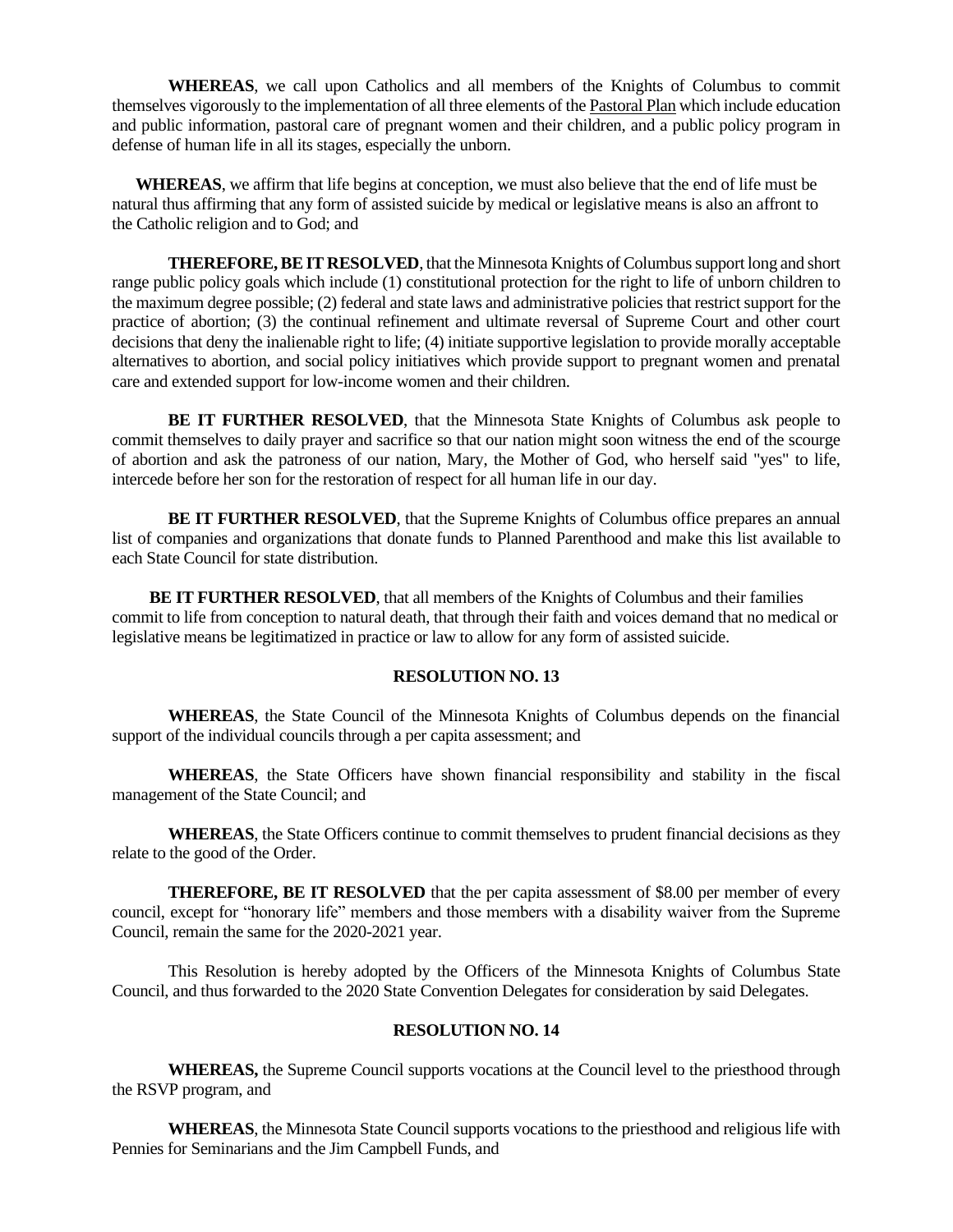**WHEREAS**, the Knights of Columbus recognize the shortage of priests and religious vocations, and

**WHEREAS**, the State Council will promote vocations programs throughout the state, and

**WHEREAS**, the State Council will promote Vocation programs in every Council for the State of Minnesota,

**THEREFORE, BE IT RESOLVED**, that the State Council and all local Council will work to promote vocations to the priesthood and religious life.

This Resolution is hereby adopted by the Officers of the Minnesota Knights of Columbus State Council, and thus forwarded to the 2020 State Convention Delegates for consideration by said Delegates.

#### **RESOLUTION NO. 15**

#### IN SOLIDARITY WITH OUR PRIESTS

**WHEREAS**, since the Order's very founding in 1882 by Father Michael J. McGivney, a priest of the diocese of Hartford, our Order's unwritten yet guiding principal, had respect and support of the priesthood and love of priests who had guided our relationship with those ordained to wear the Roman collar; and

**WHEREAS**, this reverence for priests derives not from any edict of the founder, but from earliest admiration of the manner in which Father McGivney lived his priestly calling and carried out his ministry, to the point that he was beloved in his time as "a positive saint"; and

**WHEREAS**, both as Catholics and as Knights, we feel a special affinity for those who, in the spiritual order, we call "Father", the men of God who taught us our Faith by word, by example; and, when necessary, by admonition; who strengthened and matured our Faith by their ministry of word and sacrament, especially in the forgiveness of our sins and the Eucharist, and who, by their life of prayer, inspire us to strive, even as they, to become closer each day to Our Lord and His Blessed Mother; and

**WHEREAS**, over its history the Order has been honored by the willingness of thousands of Bishops and Priests, here unnamed but enshrined in the memories of generations of Knights, to offer us their guidance, encouragement and spiritual direction in the office of State or Council Chaplain to whom we owe a debt of undying gratitude; and

**WHEREAS**, in these days, good and holy priests have been demoralized by the many demands made on their time and energies through diminishing numbers and commitment long hours of work in ministering to their people; by loneliness, especially when they must serve in one-priest parishes, or cover several parishes; and deeply hurt and bruised in spirit by the aberrations committed by a few of their number, sensationalized in the media, and destructive of the image of priests as trusted Shepard's of souls; and

**WHEREAS**, the Order of the Knights of Columbus, cognizant of its tradition of respect for the special dignity of priests, wishes to convey to them our sentiments of esteem, regard, loyalty and support, especially in these days when priests of unimpeachable moral integrity, of faithful witness to Christ and of commitment to their vocations are tarred by the brush used on their fallen brothers;

**THEREFORE, BE IT RESOLVED** that we Knights of Columbus, do hereby renew our pledge of loyalty and support for the priesthood, and rededicate ourselves to affirming, by our friendship and availability. the men of the cloth who have left home and family to follow Jesus and to serve His people as ministers of Word and Sacrament; and

**BE IT FURTHER RESOLVED**, that as an Order and as individuals, we strive always and everywhere to let our priests know that they are appreciated, that they are loved, and that we stand, foursquare, in solidarity with them; and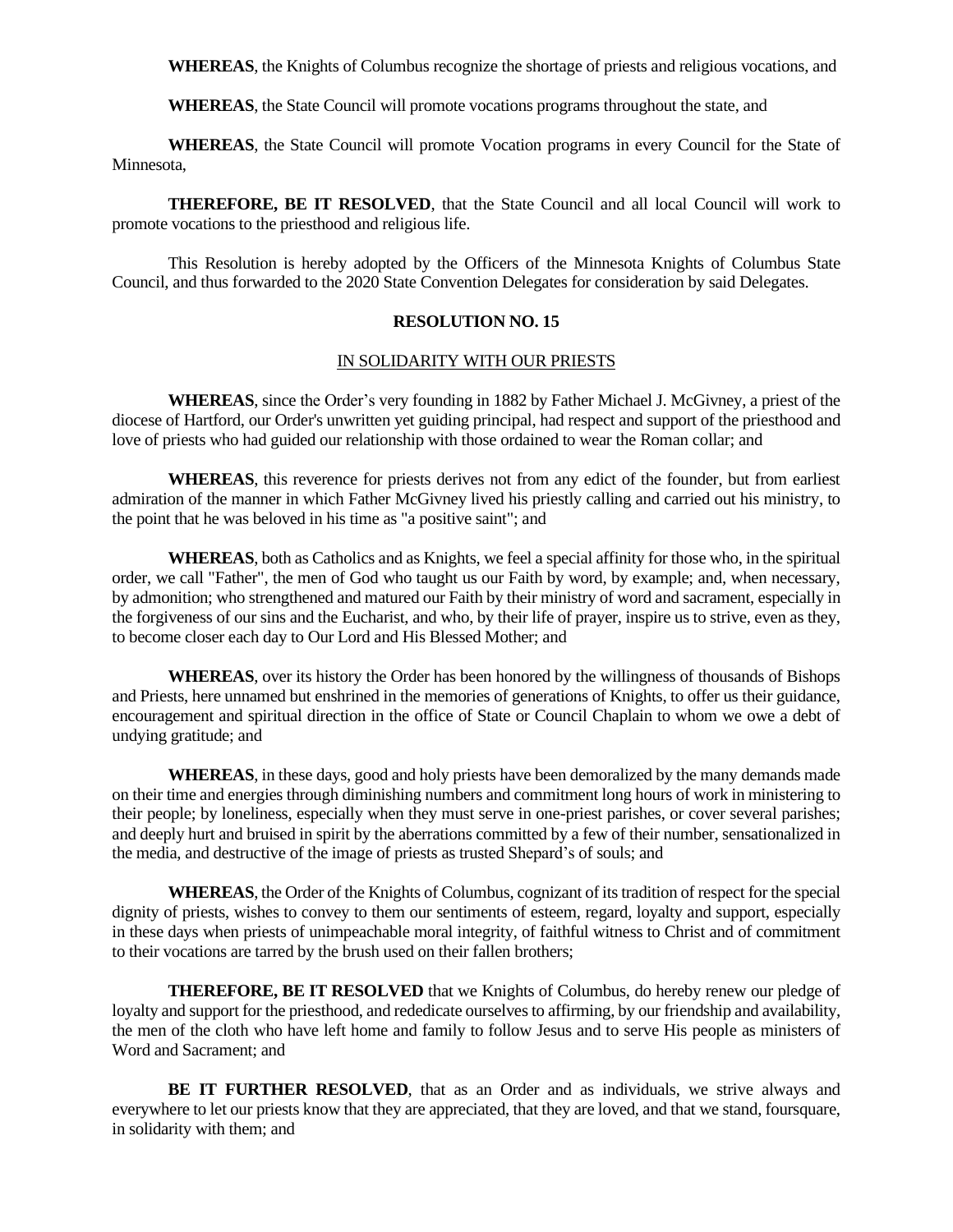**BE IT FURTHER RESOLVED**, that as evidence of this commitment, we will redouble our efforts to work for an increase in vocations by planting the seed in our families, by continuing to provide moral and financial support for seminarians, and by praying that many more will answer the Lord's call for laborers in the vineyard.

This resolution is hereby adopted by the Officers of the Minnesota Knights of Columbus State Council, and thus forwarded to the 2020 State Convention Delegates for consideration by said Delegates.

#### **RESOLUTION NO. 16**

**WHEREAS**, John Marrella, who is the Supreme Advocate of the Knights of Columbus; and

**WHEREAS**, the Minnesota Knights of Columbus is extremely fortunate and honored to have him as our Convention guest and banquet keynote speaker;

**NOW, THEREFORE, BE IT RESOLVED**, that the Minnesota State Council, along with the Delegates of this Convention, extend our most sincere thanks to Brother Knight John Marrella for his guidance, service and commitment to the Good of the Order.

#### **RESOLUTION NO. 17**

**WHEREAS,** Father Michael J. McGivney is the Founder of the Order of the Knights of Columbus; and

**WHEREAS,** the Spirit of Father McGivney has been the inspiration of our Order for over 100 years promoting our work through charity, unity, fraternity and patriotism; and

**WHEREAS**, in 1996, the Supreme Council began the cause of sainthood inviting Father Gabriel B. O'Donnell, O.P., to serve as promoter of potential cause; and

**WHEREAS,** in 1998, the Father McGivney Guild was formed to promote study and devotion to Father McGivney.

**NOW, THEREFORE, BE IT RESOLVED** that the Knights of Columbus continue to pursue the cause of sainthood for Father Michael J. McGivney and encourage all Brother Knights to pray for his elevation to the honors of the altar; and

**FURTHER BE IT RESOLVED**, that we encourage membership in the Father McGivney Guild by all Brother Knights and ask them to join by contacting the Guild at the Supreme Council office.

This resolution is hereby adopted by the Officers of the Minnesota Knights of Columbus State Council, and thus forwarded to the 2020 State Convention Delegates for consideration by said Delegates.

# **RESOLUTION NO. 18**

**WHEREAS**, the Knights of Columbus Insurance Program was a major cornerstone of the initial mission of our founder, Father Michael J. McGivney; and

**WHEREAS**, each field and general agent plays a significant role in the growth of councils and protection of Knights of Columbus families; and

**WHEREAS,** insurance products continue to be developed to meet the needs of our families and the ever-changing societal issues that face our families; and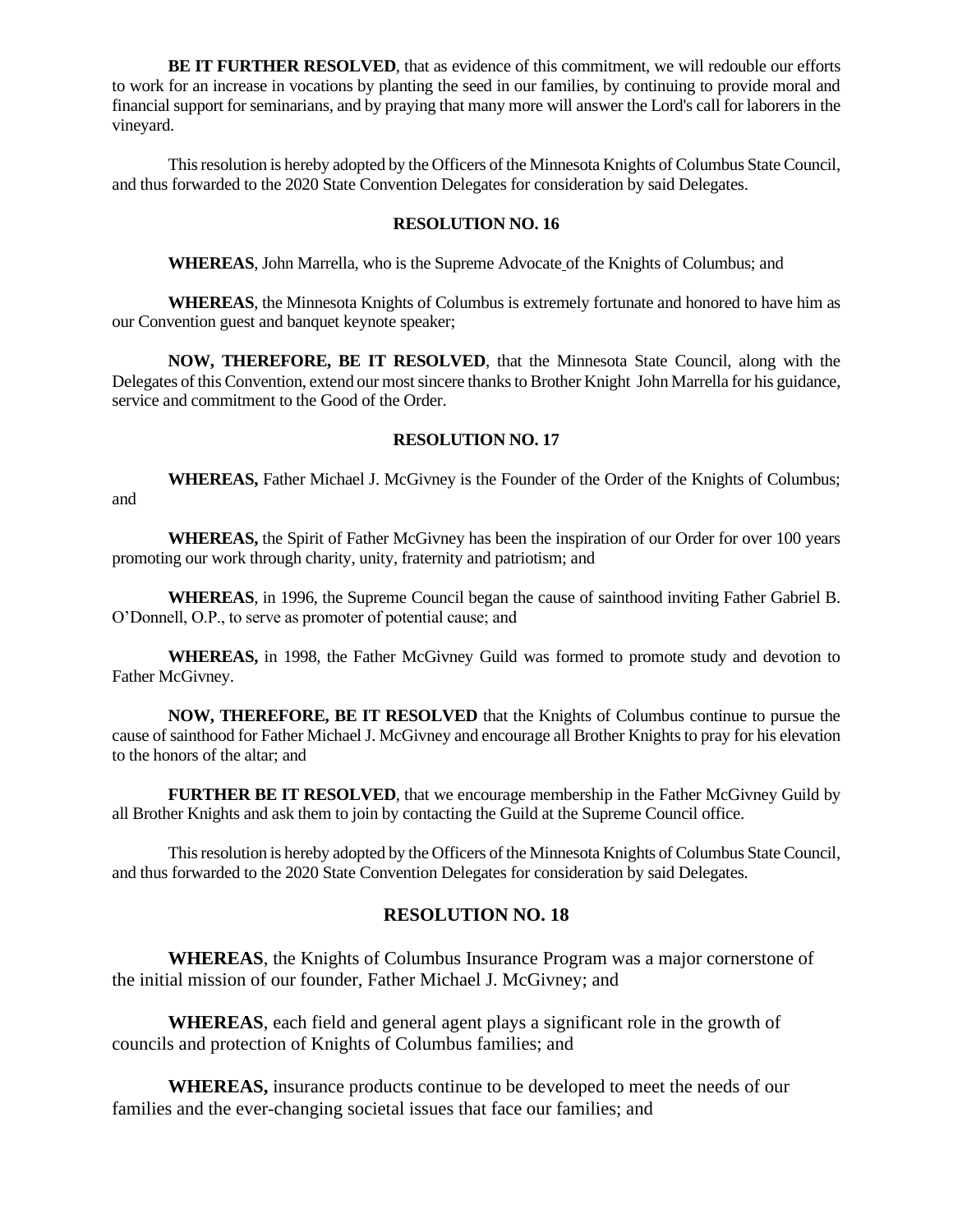**WHEREAS**, there is a need to encourage more Catholic men to join the KC insurance team to promote the Order, create new councils, invite new members to join and ensure the financial security of our families.

**THEREFORE, BE IT RESOLVED**, that we thank every field agent and general agent for their commitment to the principles of our order and their continuing efforts to build our Order and the Families that comprise it.

# **RESOLUTION NO. 19**

**WHEREAS**, the Middle East is home to many different races, nationalities, and religions; and

**WHEREAS**, the Middle East is currently under extreme crisis in the forms of war, political division, economic turmoil and religious intolerance; and

**WHEREAS**, Middle Eastern Christians are suffering to a point that their persecution is an act of genocide; and

**WHEREAS**, the Knights of Columbus had taken the lead to generously help in in humanitarian relief of more than 11 million dollars; and

**WHEREAS**, Our Holy Father Pope Francis, many European Parliaments, and the United States commission on International Religious Freedom have officially labeled these acts upon Christians as Genocide.

**THEREFORE, BE IT RESOLVED,** that all people and organizations join with the Knights of Columbus to urge the United States State Department to increase their actions against the Middle Eastern Christian Genocide and thus create certain legal protections and options that might otherwise be unavailable.

# **RESOLUTION NO. 20**

**WHEREAS,** Pope Francis has called for a new alliance between the Church and the family; and

**WHEREAS**, the Knights of Columbus has instituted a new order wide initiation entitled "Building the Domestic Church While Strengthening our Parish," so to foster greater unity and collaboration among Catholic families within the Parish; and

**WHEREAS,** the Knights of Columbus shall support programs to strengthen family life leading to a deeper understanding of the family as domestic Church; increasing commitment to serve the Churches mission of a new evangelization through the parish; increasing the development of thousands of new parish based councils.

**THEREFORE, BE IT RESOLVED,** that all Knights of Columbus members, their Councils, and families live the Catholic faith more fully so that each home is truly a domestic Church, reflecting the holiness of the Universal Church in every Knights of Columbus household.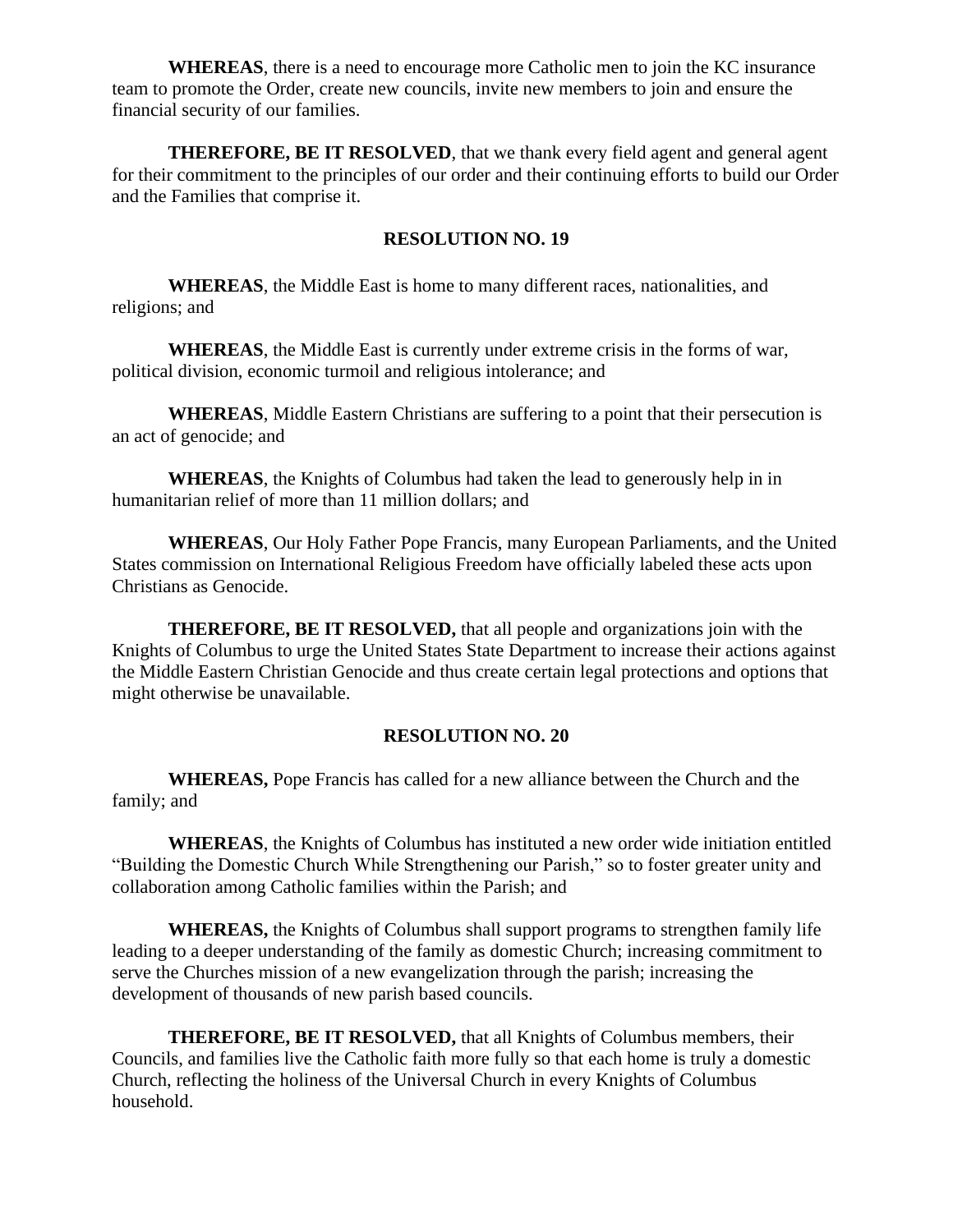# **RESOLUTION NO. 21**

**WHEREAS,** the Knights of Columbus has held that charity is the first and foremost mission of the Order; and

**WHEREAS**, the Minnesota State Knights of Columbus State Council has established and promoted various charities and programs to assist members and non-members in bringing benefits to people most in need; and

**WHEREAS,** Individual councils through their membership can create fundraising opportunities to greatly enhance the effective mission of our state sponsored charities; and

**WHEREAS,** these individual fundraising opportunities can be established through the dues collecting mechanisms as established by the Order and through the financial secretaries of each local council.

**THEREFORE, BE IT RESOLVED,** that it is recommended that each KC Council through its Financial Secretary and the use of the annual billing formats, create separate line items for state sponsored charities that members can fill in additional financial amounts to add to their annual dues statement and thus support sponsored charities in a greater manner.

**BE IT FURTHER RESOLVED,** that these state sponsored charities include, but are not limited to: KC Student Loan Fund, Minnesota Knights Foundation, Pennies for Seminaries, Jim Campbell Fund, Global Wheelchair Mission, Coats for Kids, Food for Families, Pro-Life Ultra Sounds, Habitat for Humanity, and Special Olympics, to name a few.

This resolution is hereby adopted by the State Officers of the Minnesota State KC Council to be brought before the delegates of the  $119<sup>th</sup>$  annual convention of the Minnesota Knights of Columbus.

# **RESOLUTION NO. 22**

**WHEREAS,** the old First, Second, and Third Degree initiation format has been the foundation for many years to bring in new members of our Order; and

**WHEREAS**, it was a 3-hour program to instill the principals of Charity, Unity, and Fraternity through valuable lifelong lessons, physical and verbal examples of faith, personal examinations of faith, and secret promises of commitment to the Order; and

**WHEREAS,** the future of the Order depends upon growth, and true growth that can be only accomplished by providing an entry path that is inviting and accessible to prospective members and their families; and

**WHEREAS,** the new Exemplification of Charity, Unity and Fraternity stay true to the Order's traditions and values while addressing the needs of our times, allowing family, friends, and potential new members to witness firsthand our Order's principals and why this matters as we interact with our faith, our church, and our families.

**THEREFORE, BE IT RESOLVED,** that all members of the Knights of Columbus fully embrace the new format of this exemplification; that each council in the state create a local team to make this new initiation personal and inviting to new members and their families; and that the new team & local council work with their local priest/chaplain to integrate this exemplification in furtherance of building the domestic church.